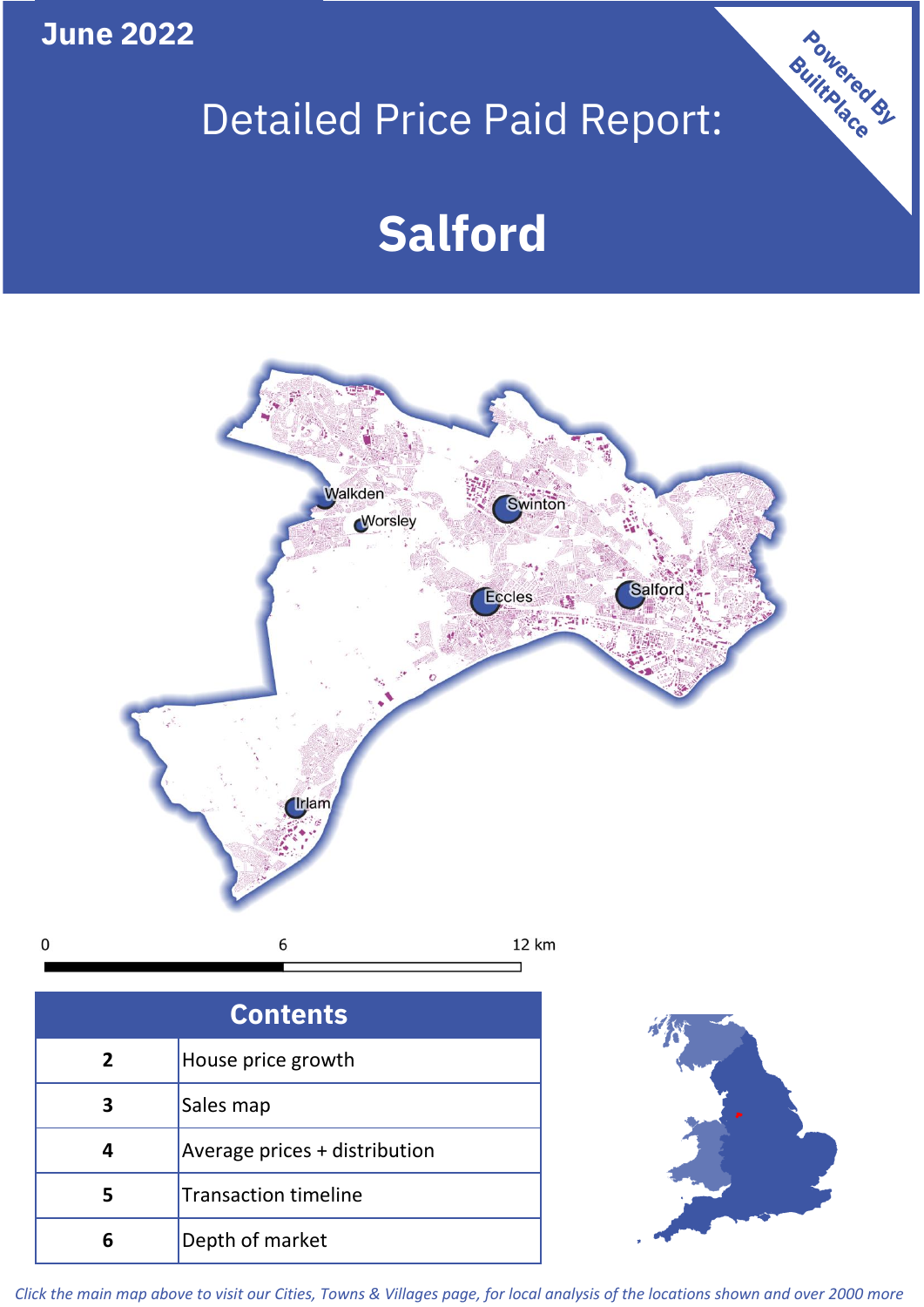### **Headline Data**

|                     | <b>Current level</b> | 3 month  | <b>Annual</b> | 5 year   | 10 year |
|---------------------|----------------------|----------|---------------|----------|---------|
| <b>House prices</b> | £213,065             | 5.0%     | 12.1%         | 37.7%    | 90.6%   |
| <b>Transactions</b> | 3,531                | $-13.1%$ | 6.7%          | $-27.1%$ | 44.8%   |

# **House Price Growth (April 2022 data)**

#### *Annual Change in House Prices*



House prices in Salford grew by 12.1% in the 12 months to April 2022 (based on 3-month smoothed data). By comparison national house prices grew by 10.7% and prices in the North West grew by 11.0% over the same period.

Salford house prices are now 52.8% above their previous peak in 2007, compared to +36.0% for the North West and +52.9% across England.



#### *Year-To-Date Change in House Prices, December to April*

Local prices have grown by 7.3% in 2022 so far, compared to growth of 2.3% over the same period last year.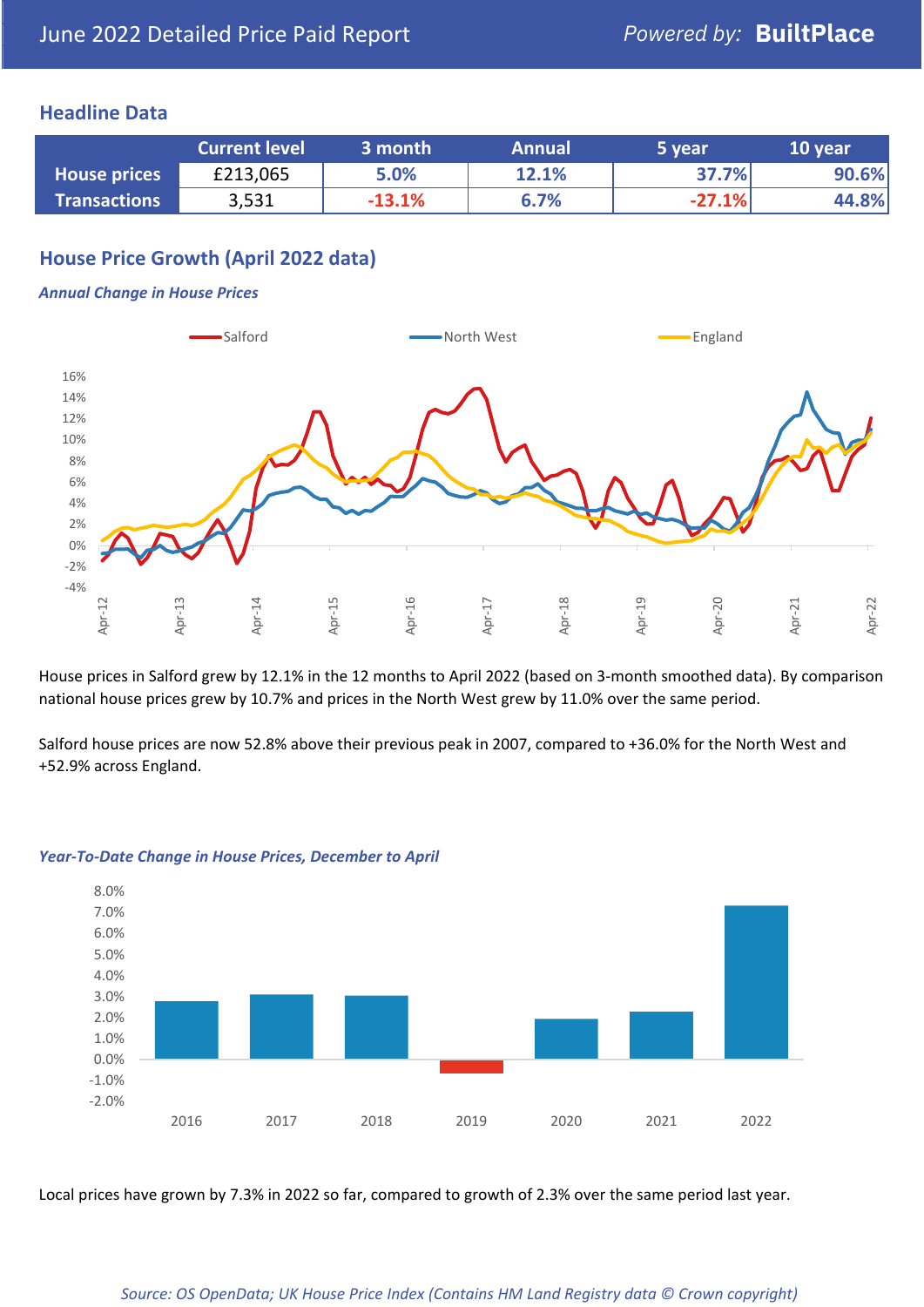# **House Price Map**

### *12 months to April 2022*



*Each point is one postcode, coloured by the average value relative to all sales in this local authority (price bands are LA-specific quintiles).*

# **Map Key**

| Min      | <b>Max</b> |                            |
|----------|------------|----------------------------|
| Up to    | £139,000   | 1st quintile / lowest 20%  |
| £139,000 | £175,000   | 2nd quintile               |
| £175,000 | £216,000   | 3rd quintile               |
| £216,000 | £275,000   | 4th quintile               |
| £275,000 | and over   | 5th quintile / highest 20% |

# *Source: OS OpenData; UK House Price Index (Contains HM Land Registry data © Crown copyright)*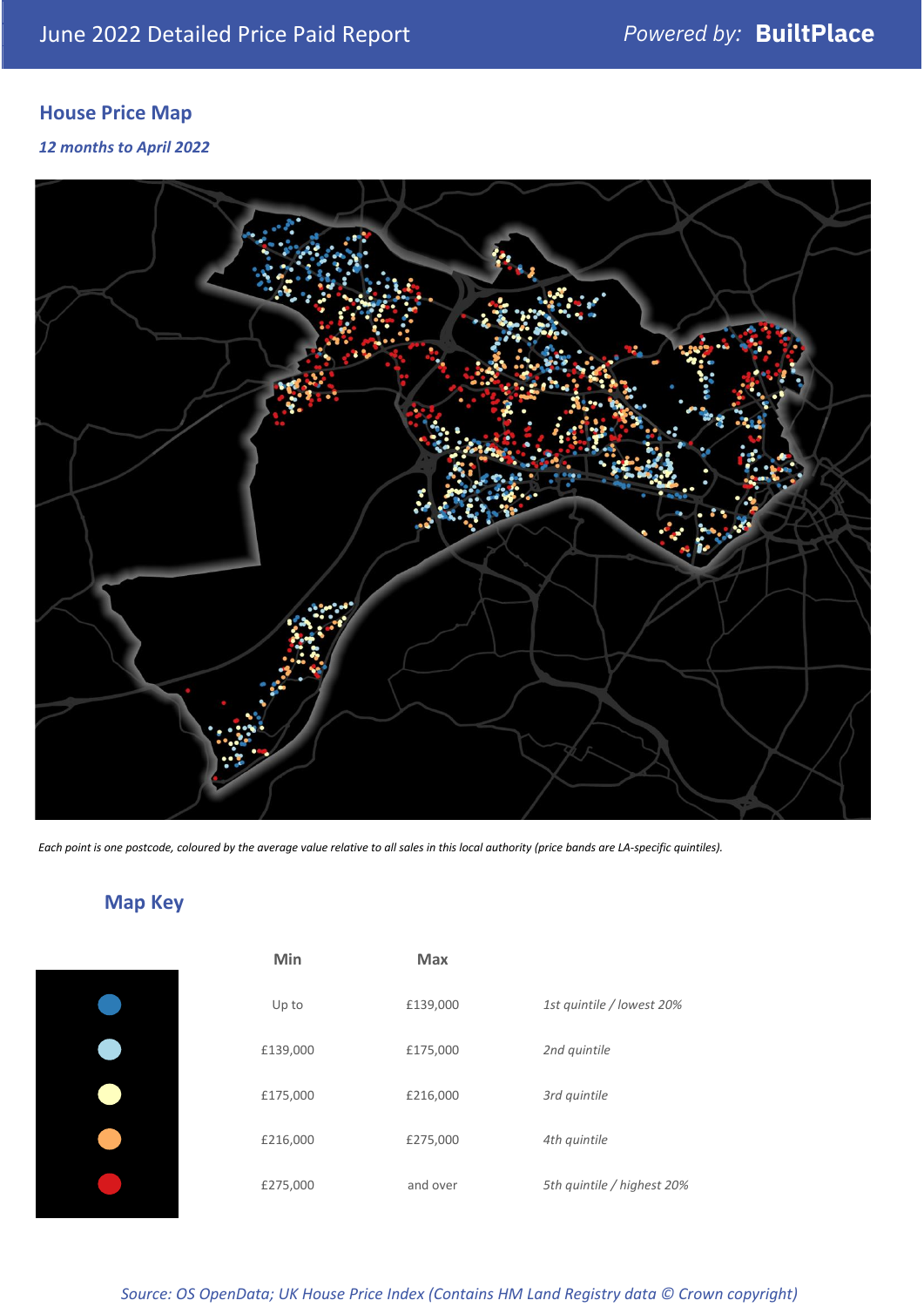# **Average House Price by Property Type**

#### *12 months to April 2022*



|                 | <b>New</b> | <b>Second hand</b> |  |  |
|-----------------|------------|--------------------|--|--|
| <b>Flat</b>     | £245,895   | £148,990           |  |  |
| <b>Terraced</b> | £260,000   | £182,451           |  |  |
| Semi-detached   | £205,400   | £242,071           |  |  |
| <b>Detached</b> | £426,238   | £400,421           |  |  |

# **House Price Distribution by Year**

*All properties, by price band and calendar year (2020 = year to date)*

|                    | 1997 | 2002 | 2007 | 2012 | 2017 | 2019 | 2020 |
|--------------------|------|------|------|------|------|------|------|
| <b>Under £100k</b> | 94%  | 80%  | 28%  | 41%  | 17%  | 7%   | 3%   |
| £100-200k          | 6%   | 17%  | 59%  | 45%  | 56%  | 47%  | 51%  |
| E200-300k          | 0%   | 2%   | 10%  | 10%  | 19%  | 30%  | 32%  |
| E300-400k          | 0%   | 1%   | 2%   | 2%   | 5%   | 9%   | 8%   |
| £400-500k          | 0%   | 0%   | 1%   | 1%   | 1%   | 3%   | 4%   |
| <b>E500k-1m</b>    | 0%   | 0%   | 0%   | 1%   | 1%   | 2%   | 2%   |
| £1-2m              | 0%   | 0%   | 0%   | 0%   | 0%   | 0%   | 0%   |
| <b>Over £2m</b>    | 0%   | 0%   | 0%   | 0%   | 0%   | 0%   | 0%   |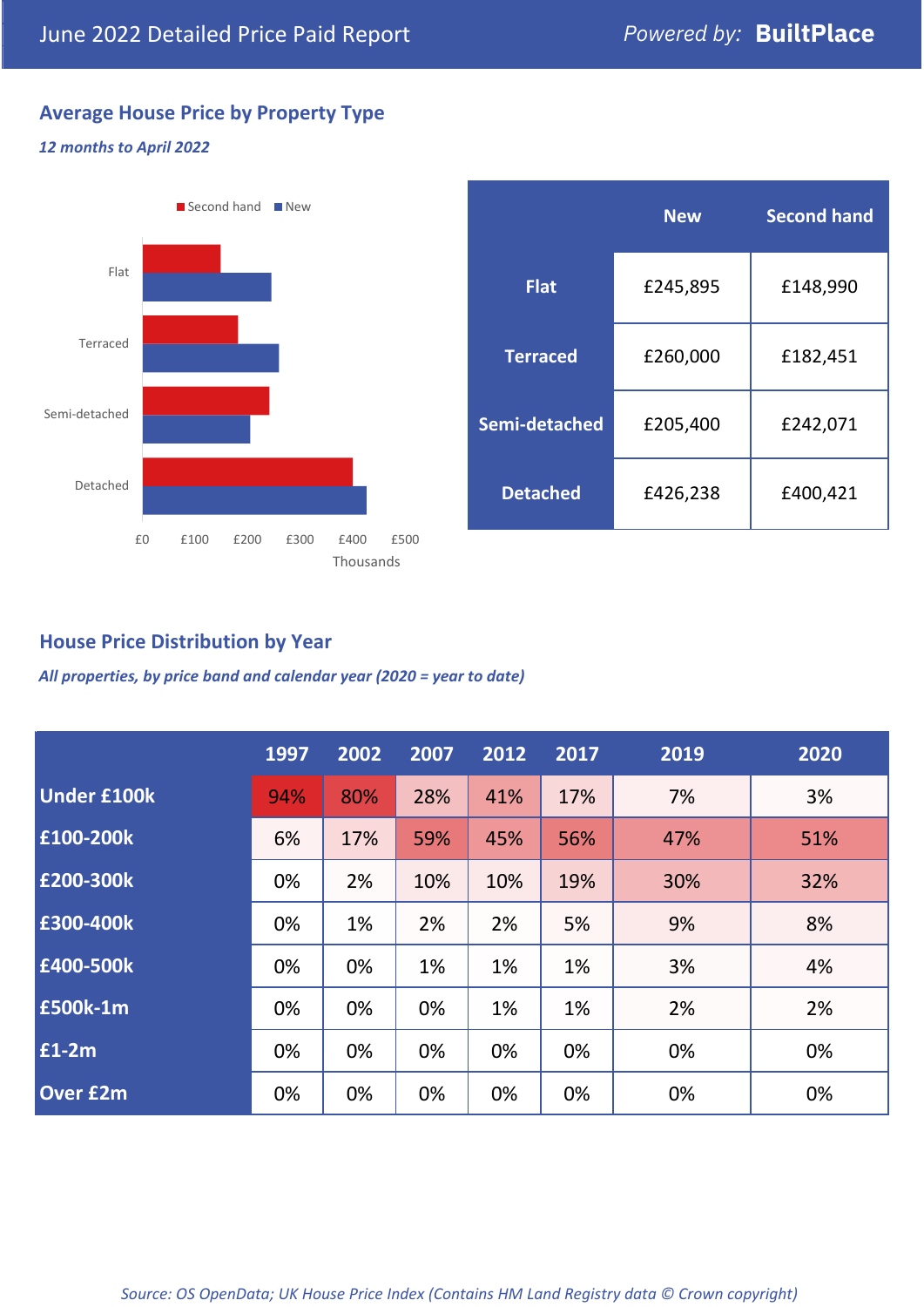# **Transactions (February 2022 data)**

*Annual Transactions, Indexed (2001-05 average = 100)*



There were 3,531 transactions in Salford during the 12 months to February 2022. This is 68% of the average from 2001- 05 and suggests activity is significantly below pre-downturn levels.

Transactions in Salford have fallen by 12.2% since 2014, compared to changes of +3.4% for North West and -7.7% for England.



#### *Cash and New Build Sales as % of Total, by Year*

*Note: The data on this page EXCLUDES transactions identified as transfers under a power of sale/repossessions, buy-to-lets (where they can be identified by a mortgage), and transfers to non-private individuals - i.e. it comprises only Land Registry 'A' data.*